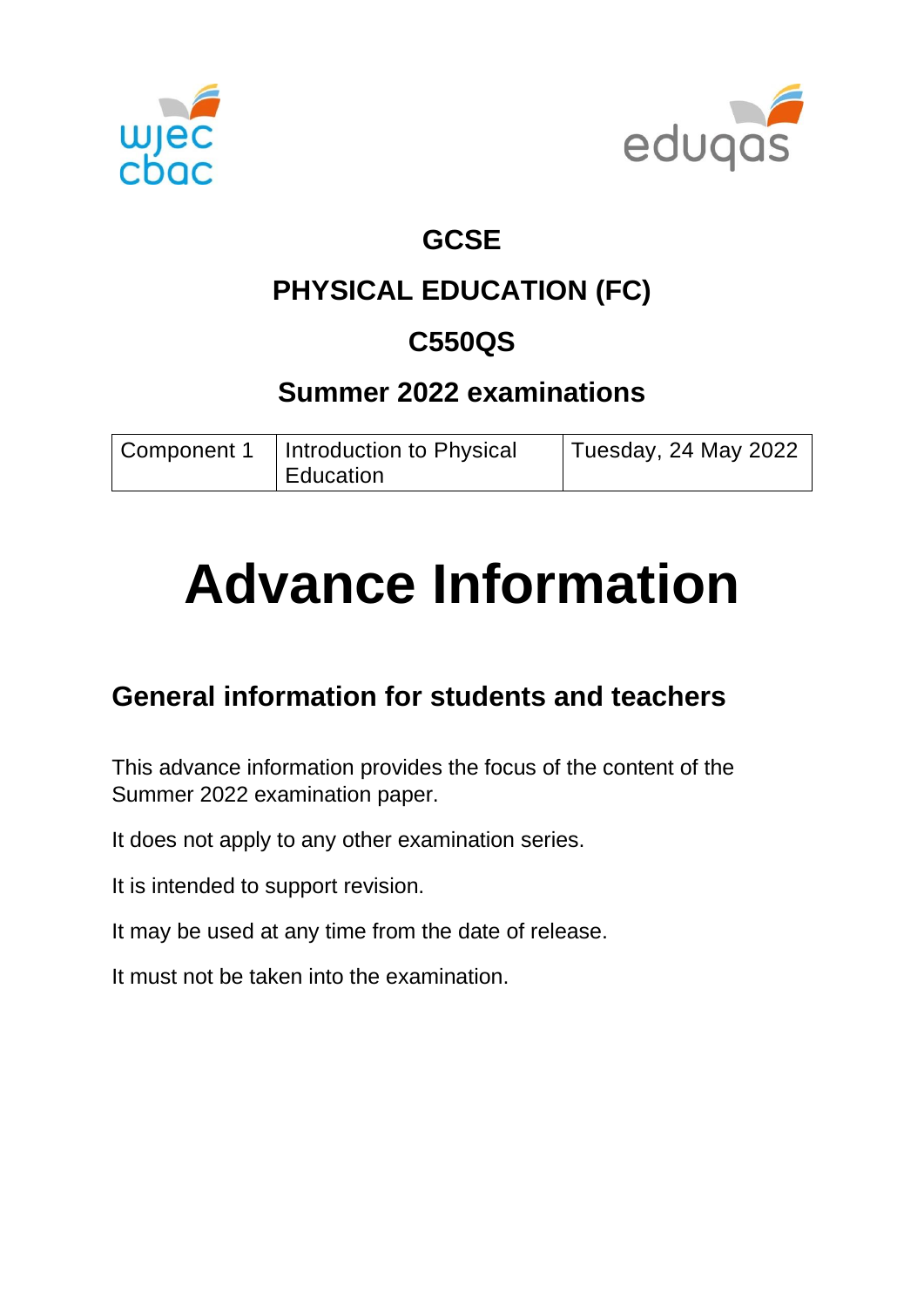## **Subject information for students and teachers**

A guidance document on advance information has been produced by The Joint Council for Qualifications (JCQ) on behalf of all awarding organisations. It can be found [here.](https://www.jcq.org.uk/wp-content/uploads/2021/10/Advance-Information-for-General-Qualifications-2021-22.pdf)

This advance information covers Component 1 only. There is no advance information for Component 2 (NEA). The information is provided in specification order and not in question order. The format/structure of the paper remains unchanged.

It is advised that teaching and learning should still cover the entire subject content in the specification. It is important that students cover the curriculum as fully as possible, so that they are well prepared for progression to the next stage of their education.

The following areas of content are suggested as key areas of focus for revision and final preparation. These areas will be largely, although not exclusively, tested through higher tariff questions (4 marks and above). Other subject content not listed in the advance information will be covered in the remaining questions.

Students can be credited for using any relevant knowledge from other topic areas when answering questions. Also, they will be expected to draw on knowledge, skills and understanding from across the specification when responding to synoptic questions.

#### **Component 1**

#### 1. **Health, training and exercise**

- Health, fitness and well-being
- Components of fitness
- Diet and nutrition energy balance equations
- Measuring health and fitness
- Methods of training
- Principles of training and exercise
- Warm up and cool down

#### **2. Exercise physiology**

- Muscular-skeletal system bones and muscle fibre types
- Short-term effects of exercise

#### **3. Movement analysis**

- Muscle contractions
	- $\circ$  Isotonic muscular contractions
	- o Antagonistic muscle action